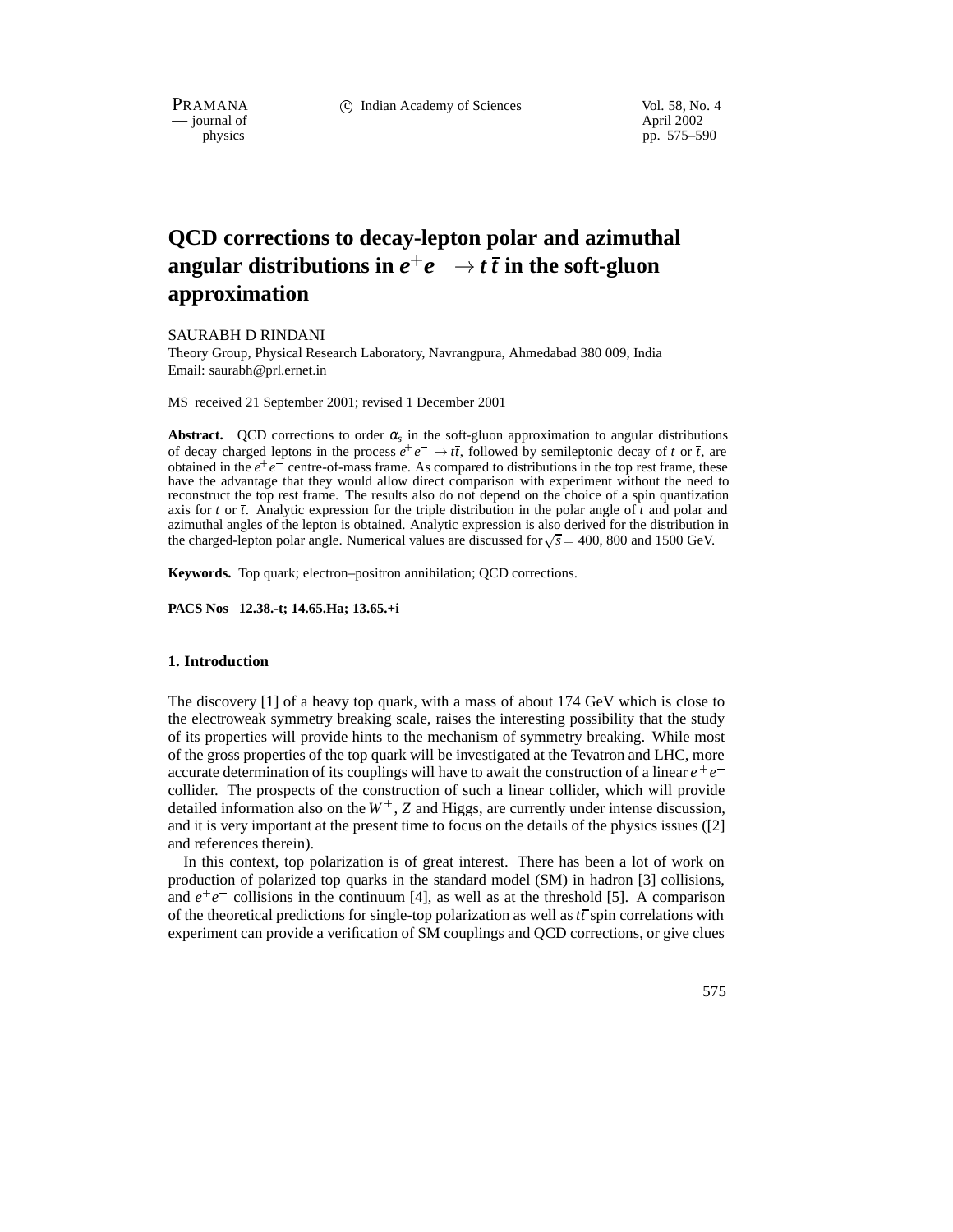to possible new physics beyond SM in the couplings of the top quark [6–18] (see [19] for a review of CP violation in top physics).

Undoubtedly, the study of the top polarization is possible because of its large mass, which ensures that the top decays fast enough for spin information not to be lost due to hadronization [20]. Thus, kinematic distributions of top decay products can be analyzed to obtain polarization information. However, most studies on top polarization, particularly on QCD corrections, have presumed an accurate reconstruction of the spin, and are generally not concerned with decay distributions. Some works do consider decay distributions, but in the top rest frame [18,21,22]. In these cases, the onus of accurate determination of the spin quantization axis and that of the top energy-momentum and hence of the top rest frame, is largely left on the experimentalists. The remaining papers which discuss decay distributions in the laboratory frame are restricted to energy distributions of decay products [13], and do not calculate angular distributions.

The choice of spin quantization axis has also been an issue of discussion [21,23], and it has been remarked that a certain 'off-diagonal' spin basis has certain advantages.

In an alternative approach, adopted usually in the context of the study of top polarization arising from new physics, predictions are made directly for decay-lepton [7–12,14–16] or bottom-quark [15,17] distributions in the laboratory frame. Such an approach makes the issue of the choice of spin basis for the top quark superfluous. Moreover, if the study is restricted to energy and polar angle distributions of top decay products, it even obviates the need for accurate determination of the energy or momentum direction of the top quark [10]. Even in case azimuthal distributions are studied, where an additional direction is needed to define the azimuthal angle, the knowledge of the magnitude of the top momentum is not required. It is sufficient if the direction is determined with reasonable accuracy.

In this paper we shall be concerned with the laboratory-frame angular distribution of secondary leptons arising from the decay of the top quarks in  $e^+e^- \rightarrow t\bar{t}$  in the context of QCD corrections to order  $\alpha_s$ . QCD corrections to top polarization in  $e^+e^- \rightarrow t\bar{t}$  have been calculated earlier by many groups [22,24–30]. In cases where the corrections have been applied to the process including top decay, the discussion of angular distributions is restricted to the top rest frame [22]. QCD corrections to the lepton energy distributions have been treated in the top rest frame in [18] and in the lab. frame in [13]. This paper provides, for the first time, angular distribution in the  $e^+e^-$  centre-of-mass (c.m.) frame. As a first approach, this work is restricted, for simplicity, to the soft-gluon approximation (SGA). SGA has been found to give a satisfactory description of top polarization in singletop production [29], and it is hoped that it will suffice to give a reasonable quantitative description.

The study of the laboratory (lab.) frame angular distribution of secondary leptons, besides admitting direct experimental observation, has another advantage. It has been found [15,16] that the angular distribution is not altered, to first-order approximation, by modifications of the *tbW* decay vertex, provided the *b*-quark mass is neglected. Thus, our result would hold to a high degree of accuracy even when  $\mathcal{O}(\alpha_s)$  soft-gluon QCD corrections to top decay are included, since these can be represented by the same form factors [31] considered in [15,16]. We do not, therefore, need to calculate these explicitly. It is sufficient to include  $\mathcal{O}(\alpha_s)$  corrections to the *γtt* and *Ztt* vertices. This, of course, assumes that QCD corrections of the nonfactorizable type [32], where a virtual gluon is exchanged gluon between *t* ( $\bar{t}$ ) and  $\bar{b}$  (*b*) from  $\bar{t}$  (*t*) decay, can be neglected. We have assumed that these are negligible.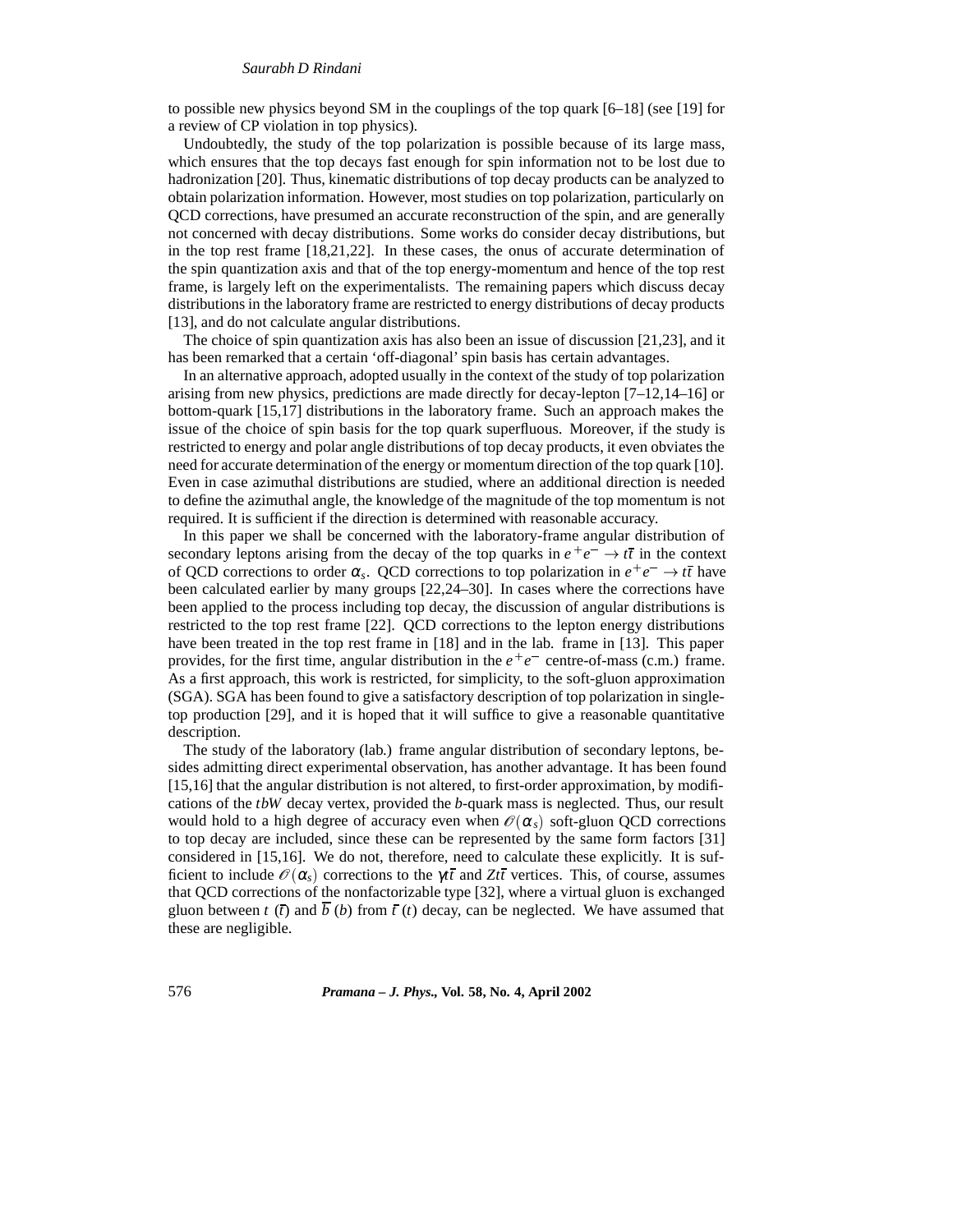The procedure adopted here is as follows: We make use of effective γ*tt* and *Ztt* vertices derived in earlier works in the soft-gluon approximation, using an appropriate cut-off on the soft-gluon energy. In principle, these effective vertices are obtained by suitably cancelling the infra-red divergences in the virtual-gluon contribution to the differential cross section for  $e^+e^- \rightarrow t\bar{t}$  against the real soft-gluon contribution to the differential cross section for  $e^+e^- \rightarrow t\bar{t}g$ . For practical purposes, restricting to SGA, it is sufficient to modify the tree-level  $\gamma t\bar{t}$  and  $Zt\bar{t}$  vertices suitably to produce the desired result. Thus, assuming  $\mathscr{O}(\alpha_s)$  effective SGA vertices, we have obtained helicity amplitudes for  $e^+e^- \to t\bar{t}$ , and hence spin-density matrices for production. This implies an assumption that these effective vertices provide, in SGA, a correct approximate description of the off-diagonal density matrix elements as well as the diagonal ones entering the differential cross sections. Justification for this would need explicit calculation of hard-gluon effects, and is beyond the scope of this work.

We have considered three possibilities, corresponding to the electron beam being unpolarized  $(P = 0)$ , fully left-handed polarized  $(P = -1)$ , and fully right-handed polarized  $(P = +1)$ . Since we give explicit analytical expressions, suitable modification to more realistic polarizations would be straightforward.

The results for the case of polar distributions of the decay lepton, restricted to  $\sqrt{s}$  values of 400 and 800 GeV, were reported earlier in a short paper [33]. We present here more details, as well as azimuthal distributions. We also consider the possibility of a higher energy option of the linear collider, with  $\sqrt{s} = 1500$  GeV.

Our main result may be summarized as follows: By and large the distribution in the polar angle  $\theta_l$  of the secondary lepton w.r.t. the  $e^-$  beam direction is unchanged in shape on inclusion of QCD corrections in SGA. The  $\theta_l$  distribution for  $\sqrt{s} = 400 \text{ GeV}$  is very accurately described by overall multiplication by a *K* factor ( $K \equiv 1 + \kappa > 1$ ), except for extreme values of  $\theta_l$ , and that too for the case of  $P = +1$ . For the other energies considered,  $\kappa$  continues to be a slowly varying function of  $\theta$ <sub>l</sub>. This has the important consequence that earlier results on the sensitivity of lepton angular distributions or asymmetries to anomalous top couplings, obtained for  $\sqrt{s}$  values around 400 GeV without QCD corrections being taken into account, would go through by a simple modification by a factor of  $1/\sqrt{K}$  [34]. The triple distributions in  $\theta_t$ ,  $\theta_l$  and  $\phi_l$  show an asymmetry around  $\phi_l = 180^\circ$ , which is not present at Born level.

#### **2. Derivation of angular distributions to**  $\mathscr{O}(\alpha_s)$

We first obtain expressions for helicity amplitudes for

$$
e^{-}(p_{e^{-}}) + e^{+}(p_{e^{+}}) \to t(p_{t}) + \bar{t}(p_{\bar{t}})
$$
\n(1)

going through virtual  $\gamma$  and Z in the  $e^+e^-$  c.m. frame, including QCD corrections in SGA. The starting point is the QCD-modified γ*tt* and *Ztt* vertices obtained earlier (see, for example, [29,35]). We can write them [29] in the limit of vanishing electron mass as

$$
\Gamma_{\mu}^{\gamma} = e \left[ c_{\psi}^{\gamma} \gamma_{\mu} + c_{M}^{\gamma} \frac{(p_t - p_{\overline{t}})_{\mu}}{2m_t} \right],
$$
\n(2)

$$
\Gamma_{\mu}^{Z} = e \left[ c_{\psi}^{Z} \gamma_{\mu} + c_{a}^{Z} \gamma_{\mu} \gamma_{5} + c_{M}^{Z} \frac{(p_{t} - p_{\overline{t}})_{\mu}}{2m_{t}} \right],
$$
\n(3)

*Pramana – J. Phys.,* **Vol. 58, No. 4, April 2002** 577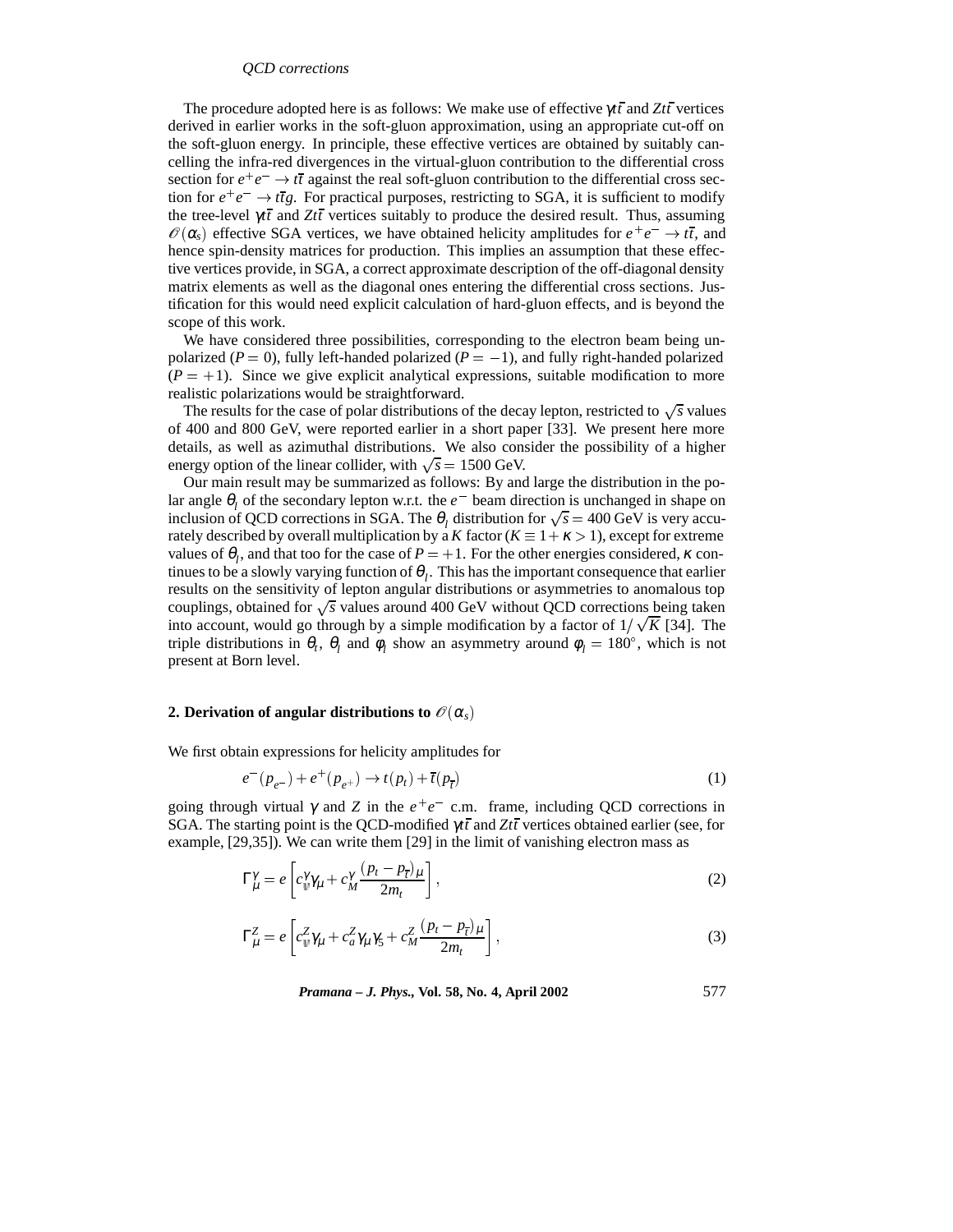where

$$
c_{\psi}^{\gamma} = \frac{2}{3}(1+A),\tag{4}
$$

$$
c_w^Z = \frac{1}{\sin \theta_W \cos \theta_W} \left( \frac{1}{4} - \frac{2}{3} \sin^2 \theta_W \right) (1 + A),\tag{5}
$$

$$
c_a^{\gamma} = 0,\tag{6}
$$

$$
c_a^Z = \frac{1}{\sin \theta_W \cos \theta_W} \left( -\frac{1}{4} \right) (1 + A + 2B),\tag{7}
$$

$$
c_M^{\gamma} = \frac{2}{3}B,\tag{8}
$$

$$
c_M^Z = \frac{1}{\sin \theta_W \cos \theta_W} \left( \frac{1}{4} - \frac{2}{3} \sin^2 \theta_W \right) B. \tag{9}
$$

The form factors *A* and *B* are given to order  $\alpha_s$  in SGA by

$$
\text{Re}A = \hat{\alpha}_{s} \left[ \left( \frac{1+\beta^{2}}{\beta} \log \frac{1+\beta}{1-\beta} - 2 \right) \log \frac{4\omega_{\text{max}}^{2}}{m_{t}^{2}} - 4 + \frac{2+3\beta^{2}}{\beta} \log \frac{1+\beta}{1-\beta} + \frac{1+\beta^{2}}{\beta} \left\{ \log \frac{1-\beta}{1+\beta} \left( 3 \log \frac{2\beta}{1+\beta} + \log \frac{2\beta}{1-\beta} \right) + 4 \text{Li}_{2} \left( \frac{1-\beta}{1+\beta} \right) + \frac{1}{3} \pi^{2} \right\} \right], \tag{10}
$$

$$
\text{Re}\,B = \hat{\alpha}_s \frac{1 - \beta^2}{\beta} \log \frac{1 + \beta}{1 - \beta},\tag{11}
$$

$$
\mathrm{Im}B = -\hat{\alpha}_s \pi \frac{1 - \beta^2}{\beta},\tag{12}
$$

where  $\hat{\alpha}_s = \alpha_s/(3\pi)$ ,  $\beta = \sqrt{1 - 4m_t^2/s}$ , and Li<sub>2</sub> is the Spence function. Re*A* in eq. (10) contains the effective form factor for a cut-off  $\omega_{\text{max}}$  on the gluon energy after the infrared singularities have been cancelled between the virtual- and soft-gluon contributions in the on-shell renormalization scheme. Only the real part of the form factor *A* has been given, because the contribution of the imaginary part is proportional to the *Z* width, and hence negligibly small [26,29]. The imaginary part of *B*, however, contributes to the triple angular distribution.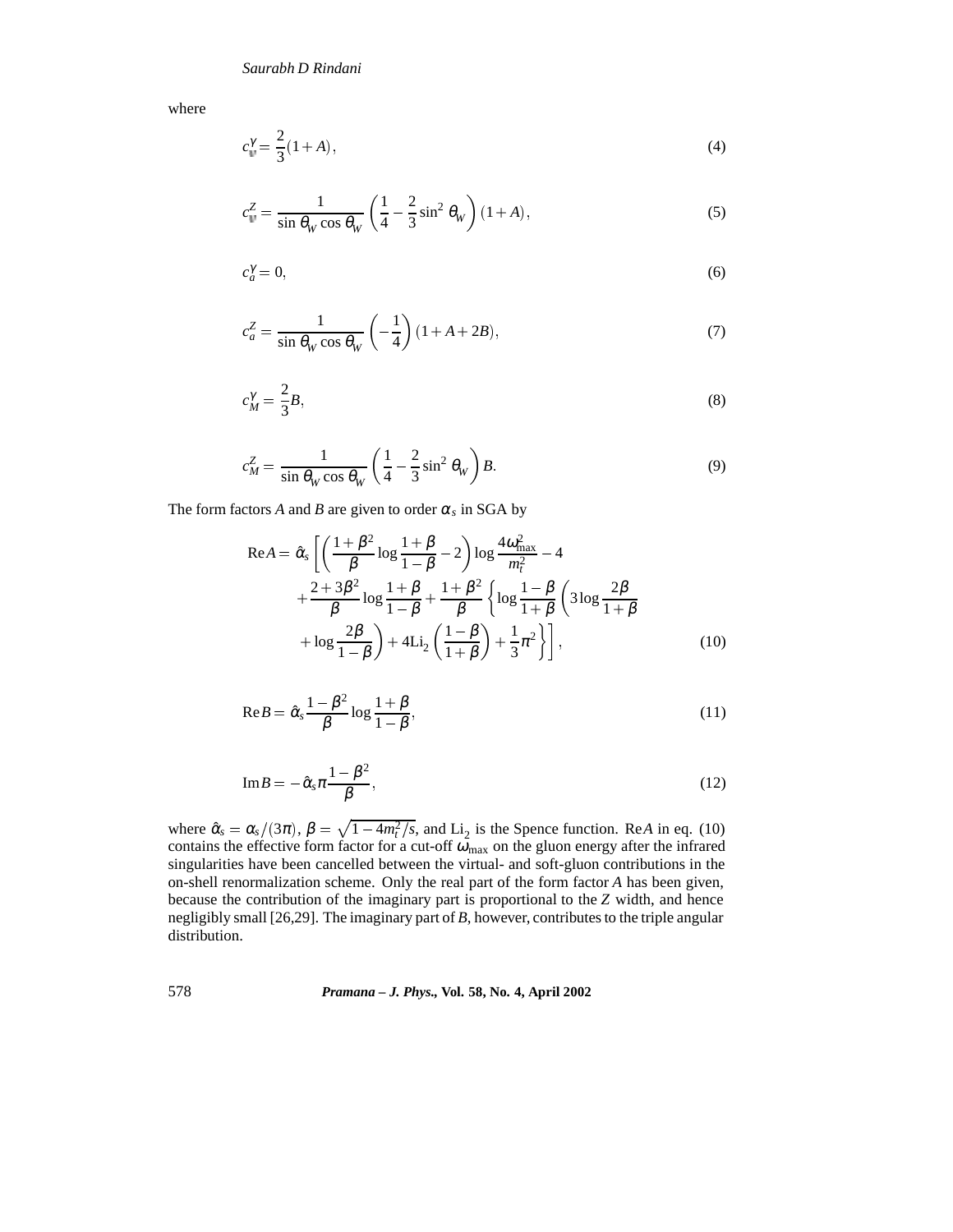The vertices in eqs (2) and (3) can be used to obtain helicity amplitudes for  $e^+e^- \rightarrow t\bar{t}$ , including the contribution of *s*-channel  $\gamma$  and  $\gamma$  exchanges. The result is, in a notation where the subscripts of *M* denote the signs of the helicities of  $e^-$ ,  $e^+$ , *t* and  $\overline{t}$ , in that order,

$$
M_{+-\pm\pm} = \pm \frac{4e^2}{s} \sin \theta_t \frac{1}{\gamma} \left[ \left( c_{\psi}^{\gamma} + r_{\mathcal{R}} c_{\psi}^Z \right) - \beta^2 \gamma^2 \left( c_M^{\gamma} + r_{\mathcal{R}} c_M^Z \right) \right],\tag{13}
$$

$$
M_{-+\pm\pm} = \pm \frac{4e^2}{s} \sin \theta_t \frac{1}{\gamma} \left[ \left( c_{\psi}^{\gamma} + r_{\rm L} c_{\psi}^{\gamma} \right) - \beta^2 \gamma^2 \left( c_M^{\gamma} + r_{\rm L} c_M^{\gamma} \right) \right],\tag{14}
$$

$$
M_{+-\pm\mp} = \frac{4e^2}{s} \left(1 \pm \cos \theta_t\right) \left[\pm \left(c_y^{\gamma} + r_{\mathcal{R}} c_\psi^{\gamma}\right) + \beta \left(c_a^{\gamma} + r_{\mathcal{R}} c_a^{\gamma}\right)\right],\tag{15}
$$

$$
M_{-+\pm\mp} = \frac{4e^2}{s} \left(1 \mp \cos\theta_t\right) \left[\mp \left(c_{\psi}^{\gamma} + r_{\rm L}c_{\psi}^{Z}\right) - \beta\left(c_{a}^{\gamma} + r_{\rm L}c_{a}^{Z}\right)\right],\tag{16}
$$

where  $\theta_t$  is the angle the top-quark momentum makes with the  $e^-$  momentum,  $\gamma =$  $1/\sqrt{1-\beta^2}$ , and  $r_{L,R}$  are related to the left- and right-handed *Zee* couplings, and are given by

$$
r_{\rm L} = \left(\frac{s}{s - m_Z^2}\right) \frac{1}{\sin \theta_W \cos \theta_W},\tag{17}
$$

$$
r_{\rm R} = -\left(\frac{s}{s - m_Z^2}\right) \tan \theta_W. \tag{18}
$$

Since we are interested in lepton distributions arising from top decay, we also evaluate the helicity amplitudes for  $t \to bl^+v_l$  ( or  $\bar{t} \to bl^-v_l$ ), which will be combined with the production amplitudes in the narrow-width approximation for  $t$  ( $t$ ) and  $W^+$  ( $W^-$ ). In principle, QCD corrections also should be included in the decay process. However, in SGA, these could be written in terms of effective form factors [31]. As found earlier [15,16], in the linear approximation, these form factors do not affect the charged-lepton angular distribution. Hence we need not calculate these form factors. Nevertheless, to illustrate this point we will discuss an arbitrary *tbW* vertex, in the limit of vanishing bottom mass.

The most general *tbW* vertex may be written as

$$
\Gamma_{t \to bW}^{\mu} = -\frac{g}{\sqrt{2}} V_{tb} \overline{u}(p_b) \left[ \gamma^{\mu} (f_{1L} P_L + f_{1R} P_R) - \frac{i}{m_W} \sigma^{\mu \nu} (p_t - p_b)_{\nu} (f_{2L} P_L + f_{2R} P_R) \right] u(p_t), \qquad (19)
$$

where  $P_{L,R} = \frac{1}{2}(1 \mp \gamma_5)$  and  $V_{tb}$  is the Cabibbo–Kobayashi–Maskawa (CKM) matrix element, which we will take to be equal to one.  $f_{1R}$  and  $f_{2L}$  do not contribute in the limit of vanishing *b* mass, and can be omitted. Moreover, we will set  $f_{1L} = 1$ , the value at tree level.

*Pramana – J. Phys.,* **Vol. 58, No. 4, April 2002** 579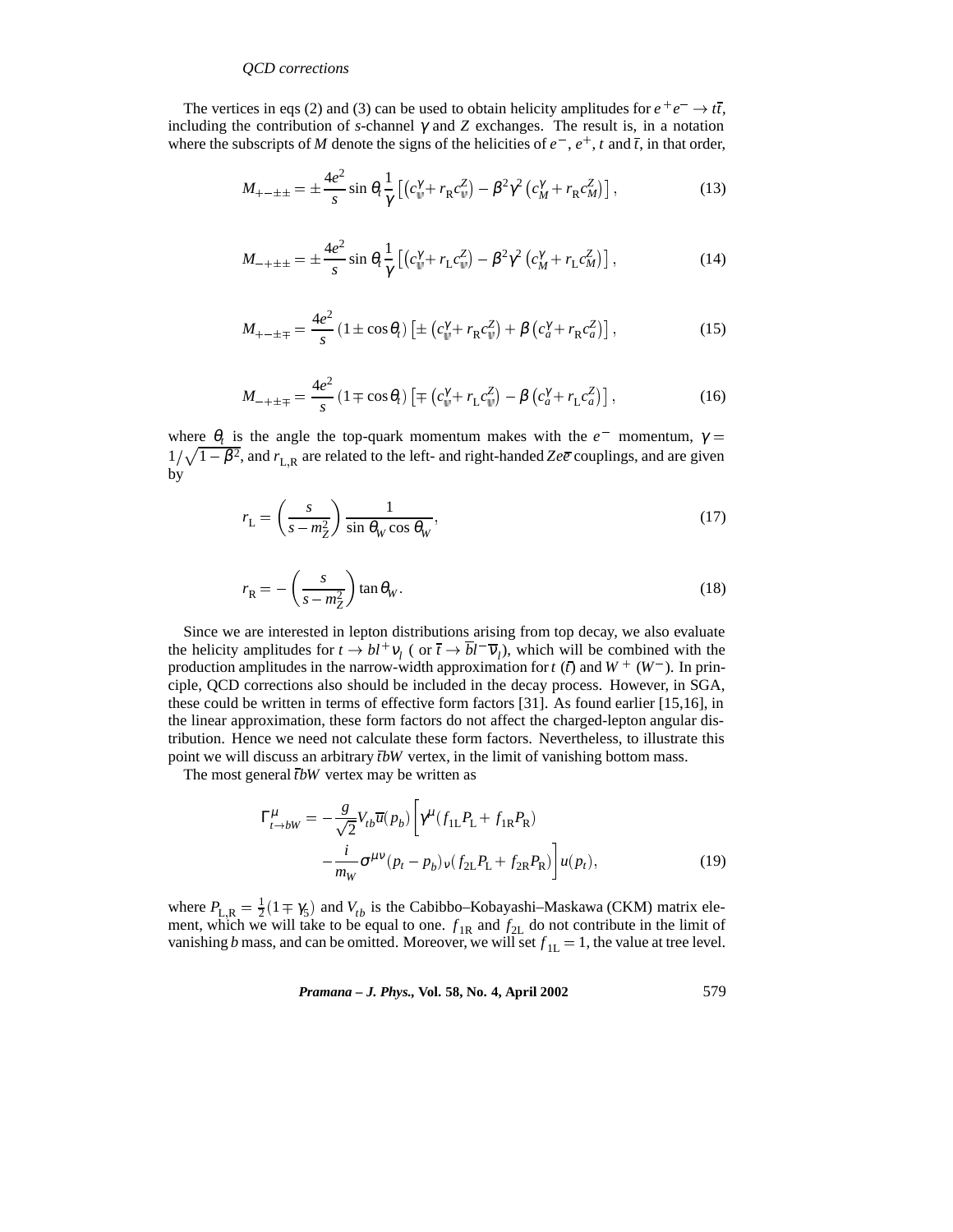The result does not depend on the value of  $f_{\text{H}}$ , as we will see soon. The decay helicity amplitudes in the *t* rest frame can be found in [16], and we do not repeat them here.

It was found in [16] that, in this case, the spin density matrix for  $t \to bl^+v_l$ , on integration over the *b*-quark azimuthal angle, is the same as that for the Born vertex, except for an overall factor  $(1 + \text{Re} f_{2R}(m_{W}m_{t}/p_{t} p_{t+}))$  multiplying all the matrix elements. Moreover, after performing a boost to the lab. frame, and integrating over the charged-lepton energy, the *f* 2R dependent factor cancelled against the corresponding factor in the correction to the top width. If we had not set  $f_{1L} = 1$ , the  $f_{1L}$  dependence would also have likewise cancelled.

The final result for the angular distribution in the lab. frame can be written as

$$
\frac{d^3 \sigma}{d \cos \theta_t d \cos \theta_l d \phi_l} = \frac{3 \alpha^2 \beta m_t^2}{8s^2} B_l \frac{1}{(1 - \beta \cos \theta_{tl})^3} \left[ \mathcal{A} (1 - \beta \cos \theta_{tl}) + \mathcal{B} (\cos \theta_{tl} - \beta) + \mathcal{C} (1 - \beta^2) \sin \theta_t \sin \theta_l (\cos \theta_t \cos \phi_l - \sin \theta_t \cot \theta_l) + \mathcal{D} (1 - \beta^2) \sin \theta_t \sin \theta_l \sin \phi_l \right],
$$
\n(20)

where  $\theta_t$  and  $\theta_l$  are polar angles respectively of the *t* and  $l^+$  momenta with respect to the *e* beam direction chosen as the *z*-axis, and  $\phi$ <sub>*l*</sub> is the azimuthal angle of the *l*<sup>+</sup> momentum relative to an axis chosen in the  $t\bar{t}$  production plane.  $B_l$  is the leptonic branching ratio of the top.  $\theta_{t}$  is the angle between the *t* and  $l^+$  directions, given by

$$
\cos \theta_{t} = \cos \theta_{t} \cos \theta_{t} + \sin \theta_{t} \sin \theta_{t} \cos \phi_{t}, \tag{21}
$$

and the coefficients  $\mathscr{A}, \mathscr{B}, \mathscr{C}$  and  $\mathscr{D}$  are given by

$$
\mathscr{A} = A_0 + A_1 \cos \theta_t + A_2 \cos^2 \theta_t, \tag{22}
$$

$$
\mathcal{B} = B_0 + B_1 \cos \theta_t + B_2 \cos^2 \theta_t, \tag{23}
$$

$$
\mathscr{C} = C_0 + C_1 \cos \theta_t,\tag{24}
$$

$$
\mathcal{D} = D_0 + D_1 \cos \theta_t, \tag{25}
$$

with [36]

$$
A_{0} = 2 \{ (2 - \beta^{2}) \left[ 2|c_{w}^{\gamma}\right]^{2} + 2(r_{L} + r_{R}) \operatorname{Re}\left(c_{w}^{\gamma}c_{w}^{Z*}\right) + (r_{L}^{2} + r_{R}^{2})|c_{w}^{Z}|^{2} \right] + \beta^{2}(r_{L}^{2} + r_{R}^{2})|c_{a}^{Z}|^{2} - 2\beta^{2} \operatorname{Re}\left[2c_{w}^{\gamma}c_{M}^{X*} + (r_{L} + r_{R})\left(c_{w}^{\gamma}c_{M}^{Z*} + c_{w}^{Z}c_{M}^{\gamma*}\right) \right. + (r_{L}^{2} + r_{R}^{2})c_{w}^{Z}c_{M}^{Z*} \} \} (1 - P_{e}P_{\overline{e}}) + 2 \{ \beta^{2}(r_{L}^{2} - r_{R}^{2})|c_{a}^{Z}|^{2} + (2 - \beta^{2}) \left[2(r_{L} - r_{R}) \operatorname{Re}\left(c_{w}^{\gamma}c_{w}^{Z*}\right) + (r_{L}^{2} - r_{R}^{2})|c_{w}^{Z}|^{2} \right] - 2\beta^{2} \operatorname{Re}\left[(r_{L} - r_{R})\left(c_{w}^{\gamma}c_{M}^{Z*} + c_{w}^{2}c_{M}^{\gamma*}\right) + (r_{L}^{2} - r_{R}^{2})c_{w}^{Z}c_{M}^{Z*} \right] \} (P_{\overline{e}} - P_{e}), A_{1} = -8\beta \operatorname{Re}\left(c_{a}^{Z*} \left\{ \left[ (r_{L} - r_{R})c_{w}^{\gamma} + (r_{L}^{2} - r_{R}^{2})c_{w}^{Z} \right] (1 - P_{e}P_{\overline{e}}) \right. + \left[ (r_{L} + r_{R})c_{w}^{\gamma} + (r_{L}^{2} + r_{R}^{2})c_{w}^{Z} \right] (P_{\overline{e}} - P_{e}) \right\} \right), A_{2} = 2\beta^{2} \left\{ \left[2|c_{w}^{\gamma}|^{2} + 4 \operatorname{Re}\left(c_{w}^{\gamma}c_{M}^{\gamma*}\right) + 2(r_{L} + r_{R}) \operatorname{Re}\left(c
$$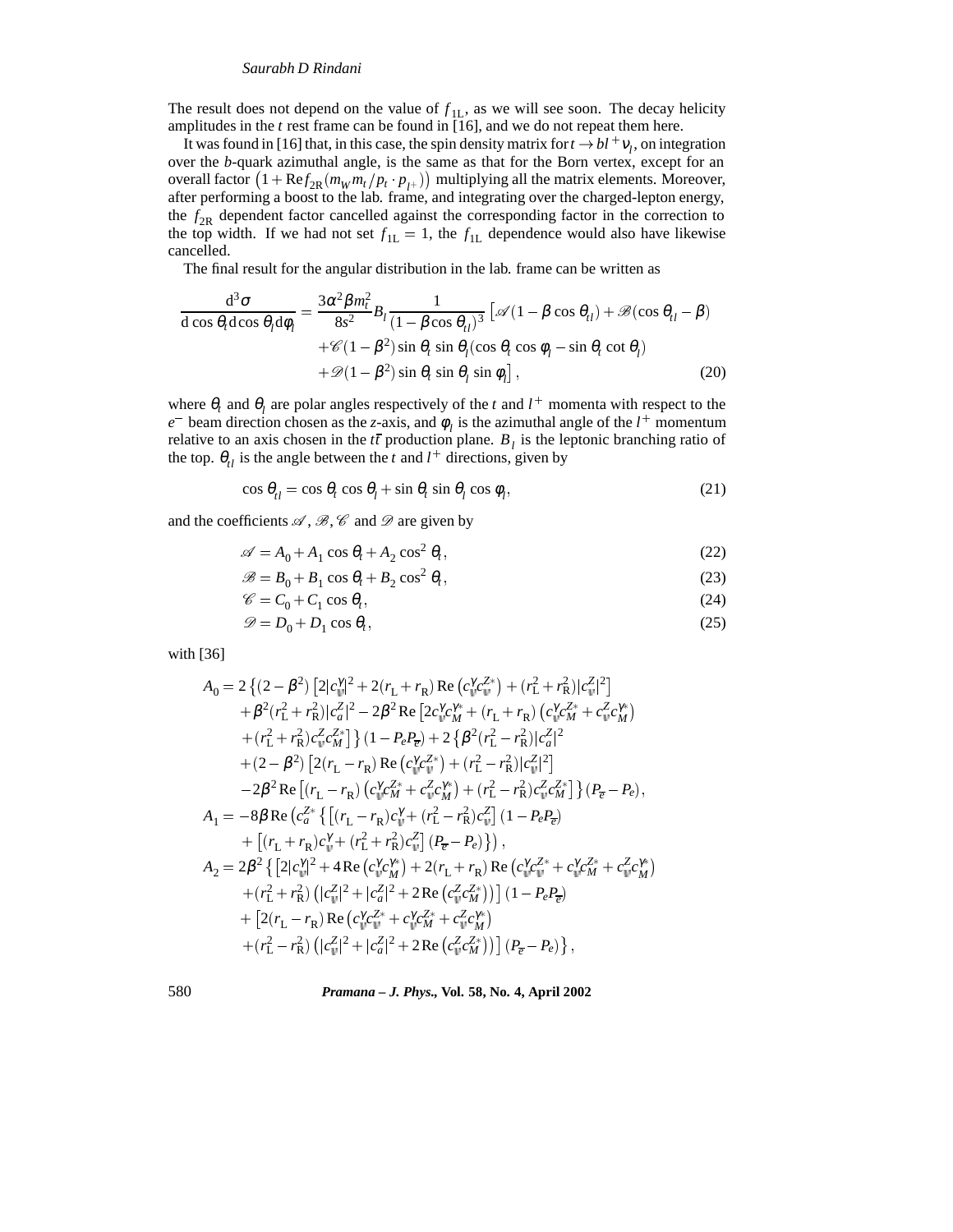$$
B_{0} = 4\beta \left\{ r_{L} \operatorname{Re}\left[ (c_{\psi}^{\gamma} + r_{L}c_{\psi}^{\gamma}) c_{a}^{Z_{a}} \right] (1 - P_{e}) (1 + P_{\overline{e}})
$$
  
\n
$$
+ r_{R} \operatorname{Re}\left[ (c_{\psi}^{\gamma} + r_{R}c_{\psi}^{\gamma}) c_{a}^{Z_{a}} \right] (1 + P_{e}) (1 - P_{\overline{e}}) \right\},
$$
  
\n
$$
B_{1} = -4 \left\{ \left[ |c_{\psi}^{\gamma} + r_{L}c_{\psi}^{\gamma}|^{2} + \beta^{2}r_{L}^{2}|c_{a}^{Z}|^{2} \right] (1 - P_{e}) (1 + P_{\overline{e}})
$$
  
\n
$$
- \left[ |c_{\psi}^{\gamma} + r_{R}c_{\psi}^{\gamma}|^{2} + \beta^{2}r_{R}^{2}|c_{a}^{Z}|^{2} \right] (1 + P_{e}) (1 - P_{\overline{e}}) \right\},
$$
  
\n
$$
B_{2} = 4\beta \left\{ r_{L} \operatorname{Re}\left[ (c_{\psi}^{\gamma} + r_{L}c_{\psi}^{\gamma}) c_{a}^{Z_{a}} \right] (1 + P_{e}) (1 - P_{\overline{e}}) \right\},
$$
  
\n
$$
+ r_{R} \operatorname{Re}\left[ (c_{\psi}^{\gamma} + r_{R}c_{\psi}^{\gamma}) c_{a}^{Z_{a}} \right] (1 + P_{e}) (1 - P_{\overline{e}}) \right\},
$$
  
\n
$$
C_{0} = 4 \left\{ |c_{\psi}^{\gamma} + r_{L}c_{\psi}^{Z}|^{2} - \beta^{2} \gamma^{2} \operatorname{Re}\left[ (c_{\psi}^{\gamma} + r_{L}c_{\psi}^{Z}) (c_{M}^{\gamma*} + r_{L}c_{M}^{Z*}) \right] \right\} (1 + P_{e}) (1 + P_{\overline{e}})
$$
  
\n
$$
-4 \left\{ |c_{\psi}^{\gamma} + r_{R}c_{\psi}^{Z}|^{2} - \beta^{2} \gamma^{2} \operatorname{Re}\left[ (c_{\psi}^{\gamma} + r_{R}c_{\psi}^{Z}) (c
$$

Integrating over  $\phi_l$  and  $\theta_{tl}$  we get the  $\theta_l$  distribution:

$$
\frac{d\sigma}{d\cos\theta_{l}} = \frac{3\pi\alpha^{2}}{32s} \beta B_{l} \left\{ \left( 4A_{0} + \frac{4}{3}A_{2} \right) + \left[ -2A_{1} \left( \frac{1-\beta^{2}}{\beta^{2}} \log \frac{1+\beta}{1-\beta} - \frac{2}{\beta} \right) \right. \\ \left. + 2B_{1} \frac{1-\beta^{2}}{\beta^{2}} \left( \frac{1}{\beta} \log \frac{1+\beta}{1-\beta} - 2 \right) \right. \\ \left. + 2C_{0} \frac{1-\beta^{2}}{\beta^{2}} \left( \frac{1-\beta^{2}}{\beta} \log \frac{1+\beta}{1-\beta} - 2 \right) \right] \cos \theta_{l} \\ \left. + \left[ 2A_{2} \left( \frac{1-\beta^{2}}{\beta^{3}} \log \frac{1+\beta}{1-\beta} - \frac{2}{3\beta^{2}} (3-2\beta^{2}) \right) \right. \\ \left. + \frac{1-\beta^{2}}{\beta^{3}} \left\{ B_{2} \left( \frac{\beta^{2}-3}{\beta} \log \frac{1+\beta}{1-\beta} + 6 \right) \right. \\ \left. - C_{1} \left( \frac{3(1-\beta^{2})}{\beta} \log \frac{1+\beta}{1-\beta} - 2(3-2\beta^{2}) \right) \right\} \right] \ (1-3\cos^{2}\theta_{l}) \right\}.
$$
 (26)

## **3. Numerical results**

After having obtained analytic expressions for angular distributions, we now examine the numerical values of the QCD corrections.

We use the parameters  $\alpha = 1/128$ ,  $\alpha_s(m_Z^2) = 0.118$ ,  $m_Z = 91.187$  GeV,  $m_W = 80.41$ GeV,  $m_t = 175$  GeV and  $\sin^2 \theta_W = 0.2315$ . We consider leptonic decays into one specific channel (electrons or muons or tau leptons), corresponding to a branching ratio of  $1/9$ . We have used, following [29], a gluon energy cut-off of  $\omega_{\text{max}} = (\sqrt{s} - 2m_t)/5$ . While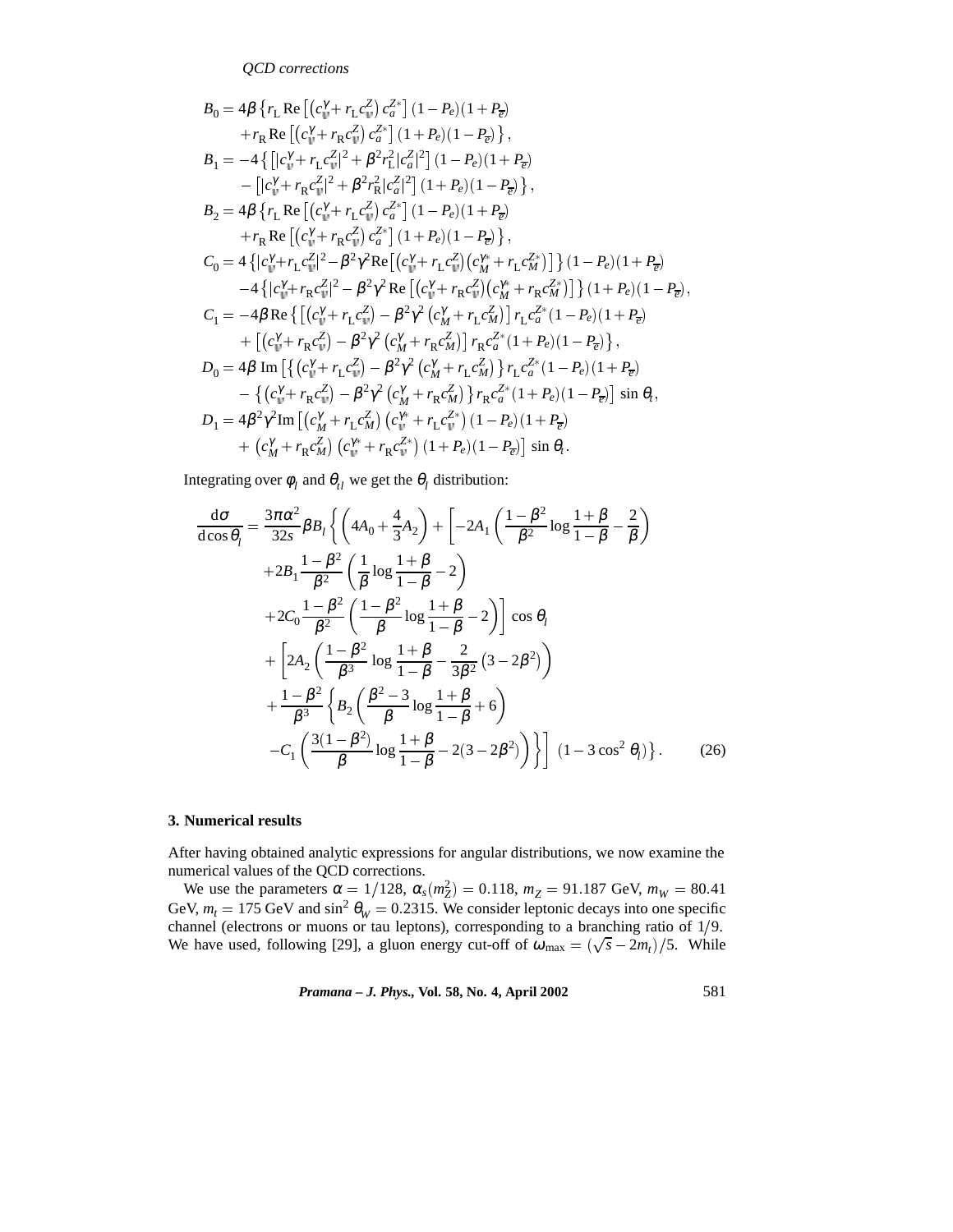qualitative results would be insensitive, exact quantitative results would of course depend on the choice of cut-off.

In figures 1a–c we show the single differential cross section  $d\sigma/d\cos\theta_l$  in picobarns with and without QCD corrections, for three values of  $\sqrt{s}$ , viz., (a) 400 GeV, (b) 800 GeV and (c) 1500 GeV, and for  $e^-$  beam polarizations  $P = 0, -1, +1$ . It can be seen that the distribution with QCD corrections follows, in general, the shape of the lowest order distribution.



**Figure 1.** The distribution in  $\theta_l$  with and without QCD corrections for (**a**)  $\sqrt{s} = 400$ GeV, (**b**)  $\sqrt{s} = 800$  GeV and (**c**)  $\sqrt{s} = 1500$  GeV plotted against  $\theta_l$ , for  $e^-$  beam polarizations  $P = 0, -1, +1$  in each case.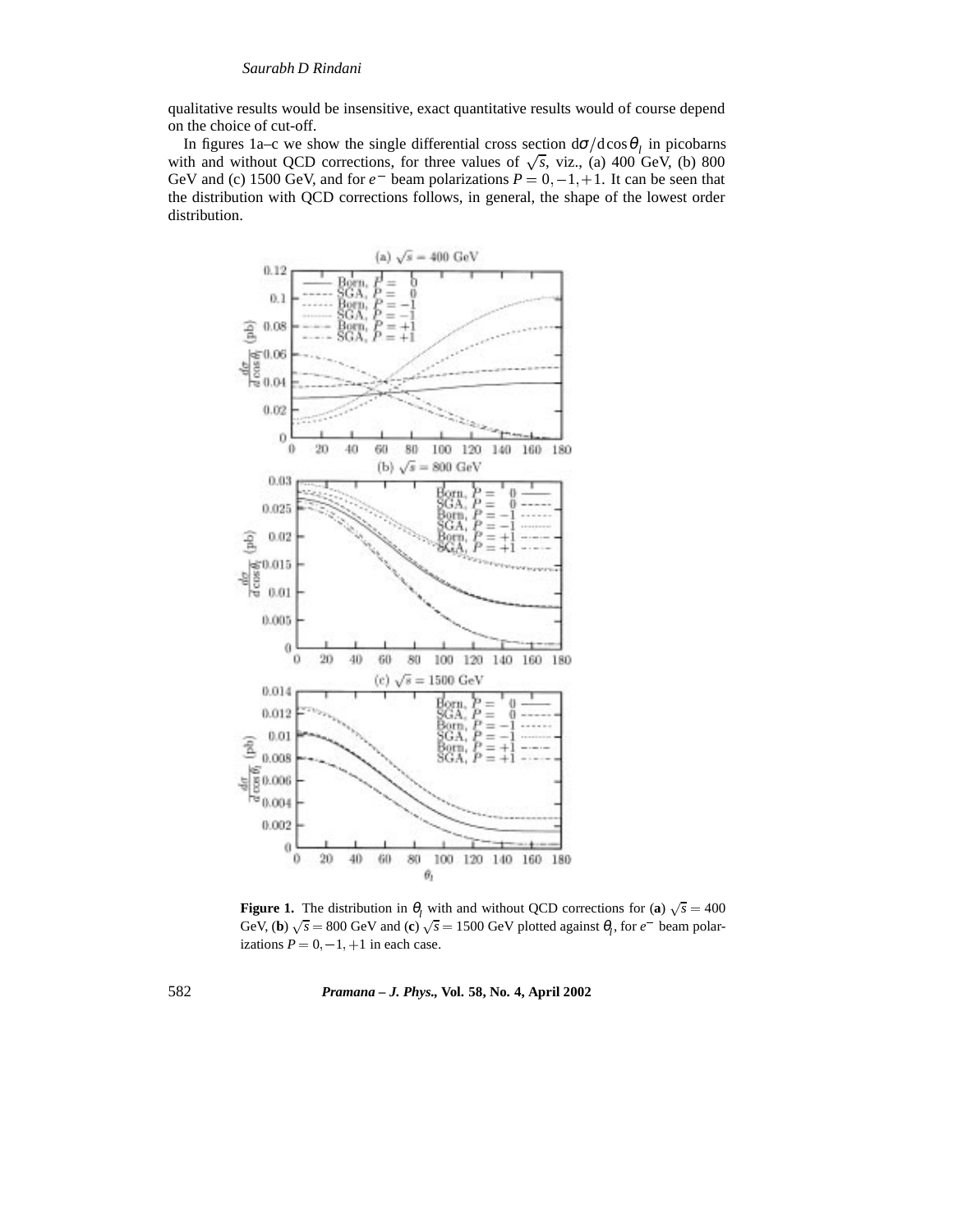Figures 2a–c display the fractional deviation of the QCD-corrected distribution from the lowest order distribution

: (27)



**Figure 2.** The fractional QCD contribution  $\kappa(\theta)$  defined in the text for (a)  $\sqrt{s} = 400$ GeV, (**b**)  $\sqrt{s} = 800$  GeV and (**c**)  $\sqrt{s} = 1500$  GeV plotted as a function of  $\theta_l$ , for  $P =$  $0, -1, +1.$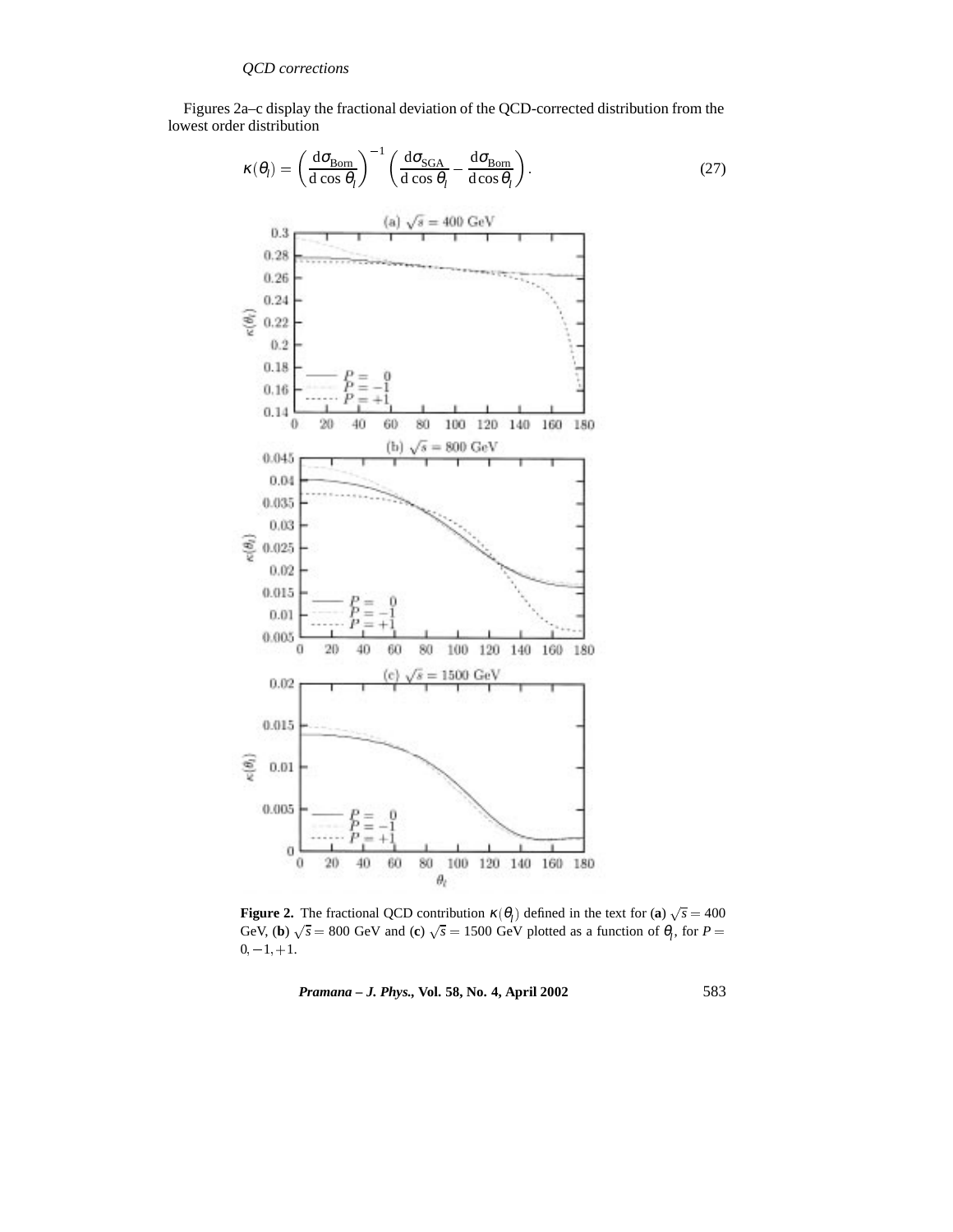It can be seen that  $\kappa(\theta_i)$  is independent of  $\theta_i$  to a fair degree of accuracy for  $\sqrt{s} = 400$ GeV.

In figures 3a–c we show the fractional QCD contributions  $(F_{SGA} - F_{Born})/F_{Born}$  where  $F(\theta_i)$ , is the normalized distribution:



**Figure 3.** The fractional QCD contribution in normalized angular distributions,  $F(\theta)$ defined in the text, for (a)  $\sqrt{s} = 400$  GeV, (b)  $\sqrt{s} = 800$  GeV and (c)  $\sqrt{s} = 1500$  GeV plotted as a function of  $\theta_l$ , for  $P = 0, -1, +1$ .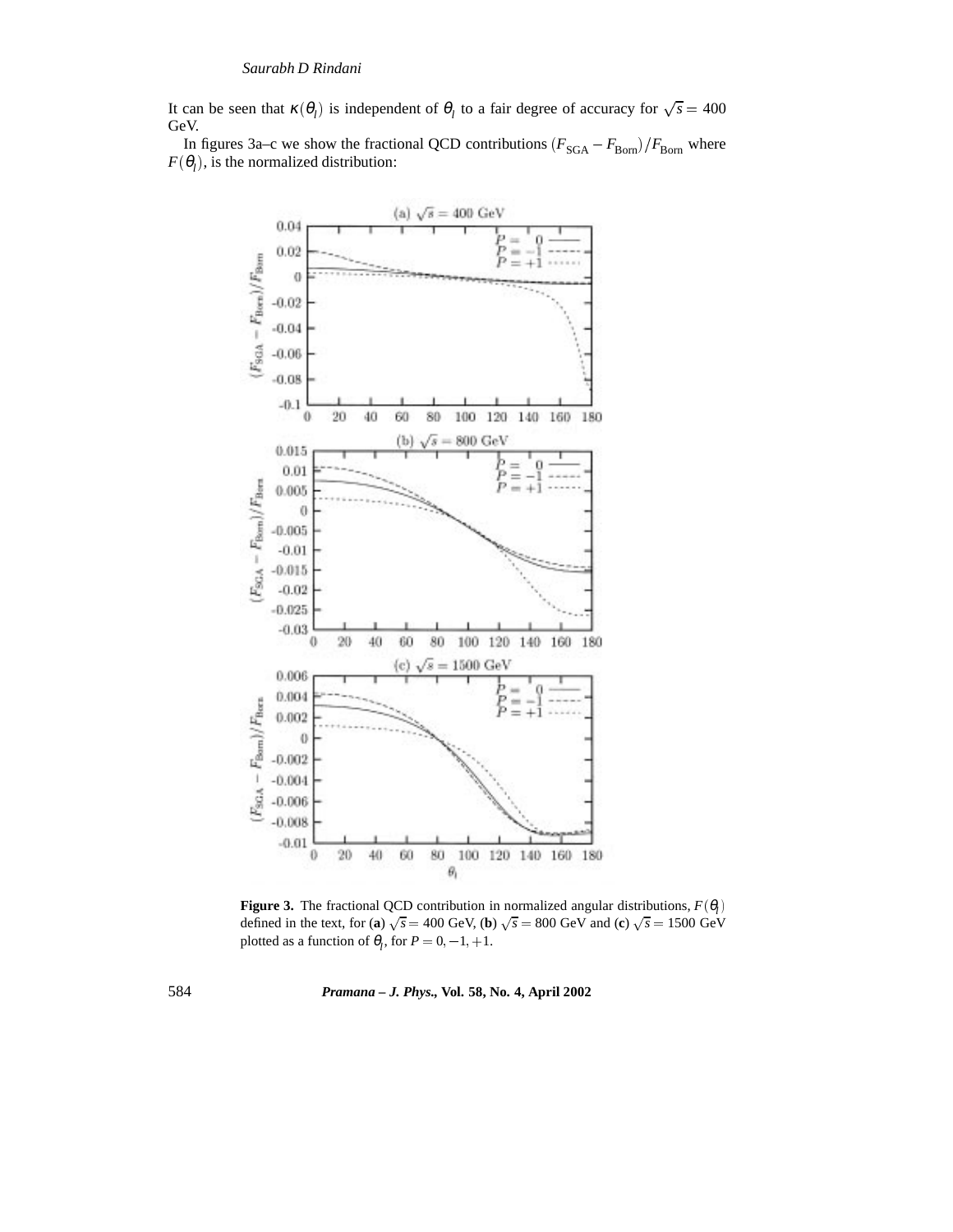$$
F(\theta_l) = \frac{1}{\sigma} \left( \frac{d\sigma}{d\cos\theta_l} \right).
$$
 (28)

It can be seen that the fractional change in the normalized distributions for  $\sqrt{s} = 400 \text{ GeV}$ is at most of the order of 1 or 2% (except in the case of  $P = +1$ , for  $\theta_l \ge 160^\circ$ ). For the other values of  $\sqrt{s}$ , it is even smaller. This implies that QCD corrected angular distribution is well approximated, at the per cent level, by a constant rescaling by a *K* factor.

We now discuss the triple differential cross section, which corresponds to a distribution in  $\theta_t$ ,  $\theta_l$  and  $\phi_l$ , for which we have obtained an analytic expression, eq. (20). This distribution, unlike the  $\theta_l$  distribution, requires the knowledge of the direction of *t*. In fact, without knowing the direction of the top momentum, it is not even possible to define  $\phi_l$ . However, the magnitude of the momentum need not be determined precisely.

We have plotted in figure 4a  $d^3\sigma/(d \cos \theta_t \, d \cos \theta_l \, d\phi_l)$ , including QCD correction, against  $\phi_l$  for different values of  $\theta_l$ , for a fixed value of  $\theta_t = 30^\circ$ , for  $\sqrt{s} = 400$  GeV, and for  $P = 0$ . Figure 4b gives the corresponding fractional deviations from the lowest-order values



**Figure 4.** (**a**) The triple differential distribution including the QCD contribution for  $\sqrt{s}$  = 400 GeV and  $\theta_t$  = 30°. (**b**) The fractional QCD contribution  $\kappa(\theta_t, \theta_t, \phi_t)$  to the triple differential distribution for  $\sqrt{s} = 400$  GeV and  $\theta_t = 30^\circ$ .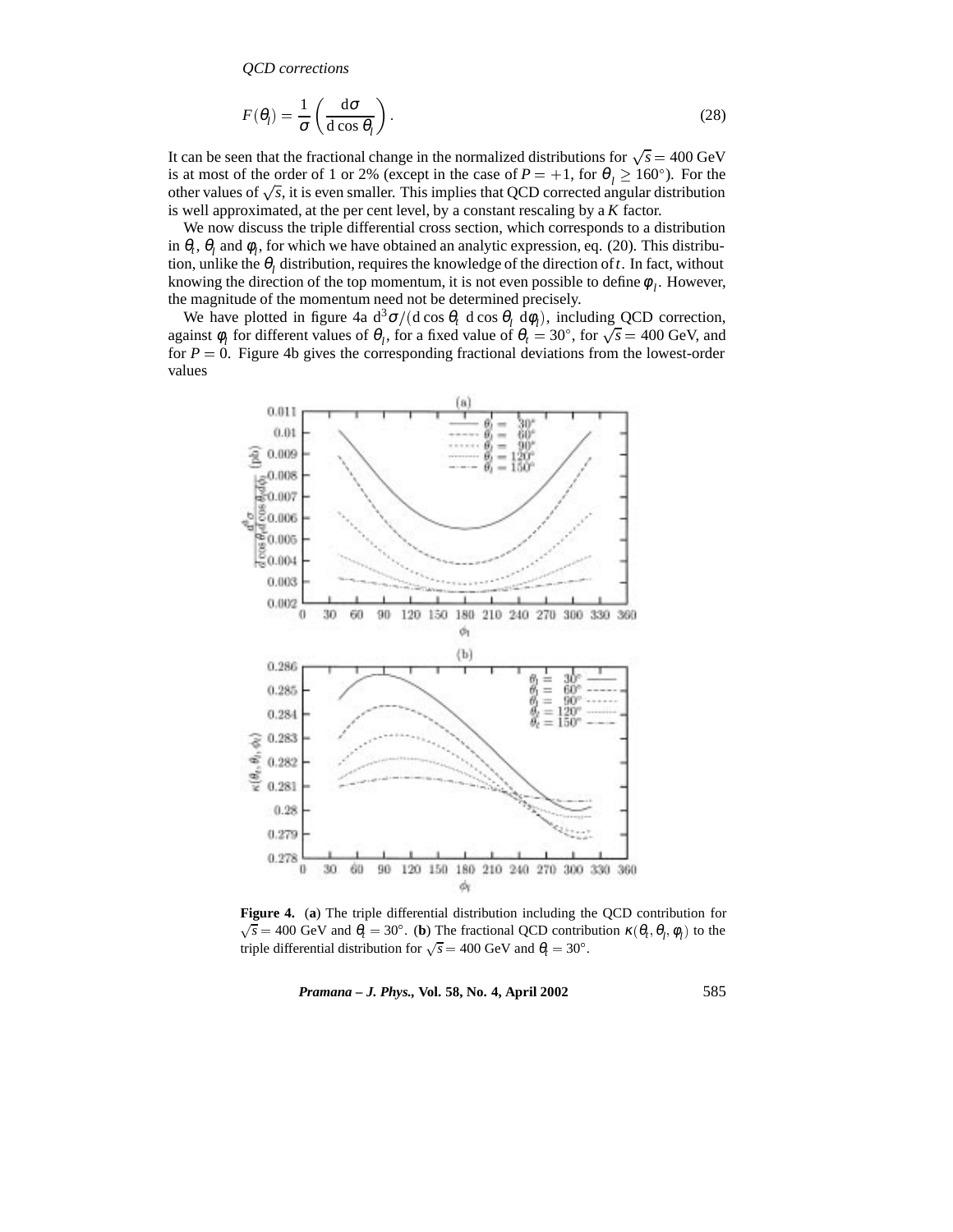$$
\kappa(\theta_t, \theta_l, \phi_l) = \left[\frac{d^3 \sigma_{\text{Born}}}{d \cos \theta_t d \cos \theta_l d \phi_l}\right]^{-1} \times \left[\frac{d^3 \sigma_{\text{SGA}}}{d \cos \theta_t d \cos \theta_l d \phi_l} - \frac{d^3 \sigma_{\text{Born}}}{d \cos \theta_t d \cos \theta_l d \phi_l}\right].
$$
\n(29)

It can be seen that the QCD contribution remains around 28% for various values of  $\theta_l$  and  $\phi_l$ . The triple distributions show an asymmetry around  $\phi_l = 180^\circ$ , which is not present at Born level. This asymmetry is not visible in figure 4a, but is very clear in figure 4b, where fractional QCD contributions to the normalized distributions are plotted.

The same plots as in figure 4a, b are repeated for  $\sqrt{s} = 800$  GeV in figures 5a, b and for  $\sqrt{s}$  = 1500 GeV in figures 6a, b.



**Figure 5.** (**a**) The triple differential distribution including the QCD contribution for  $\sqrt{s}$  = 800 GeV and  $\theta_t$  = 30°. (**b**) The fractional QCD contribution  $\kappa(\theta_t, \theta_l, \phi_l)$  to the triple differential distribution for  $\sqrt{s} = 800$  GeV and  $\theta_t = 30^\circ$ .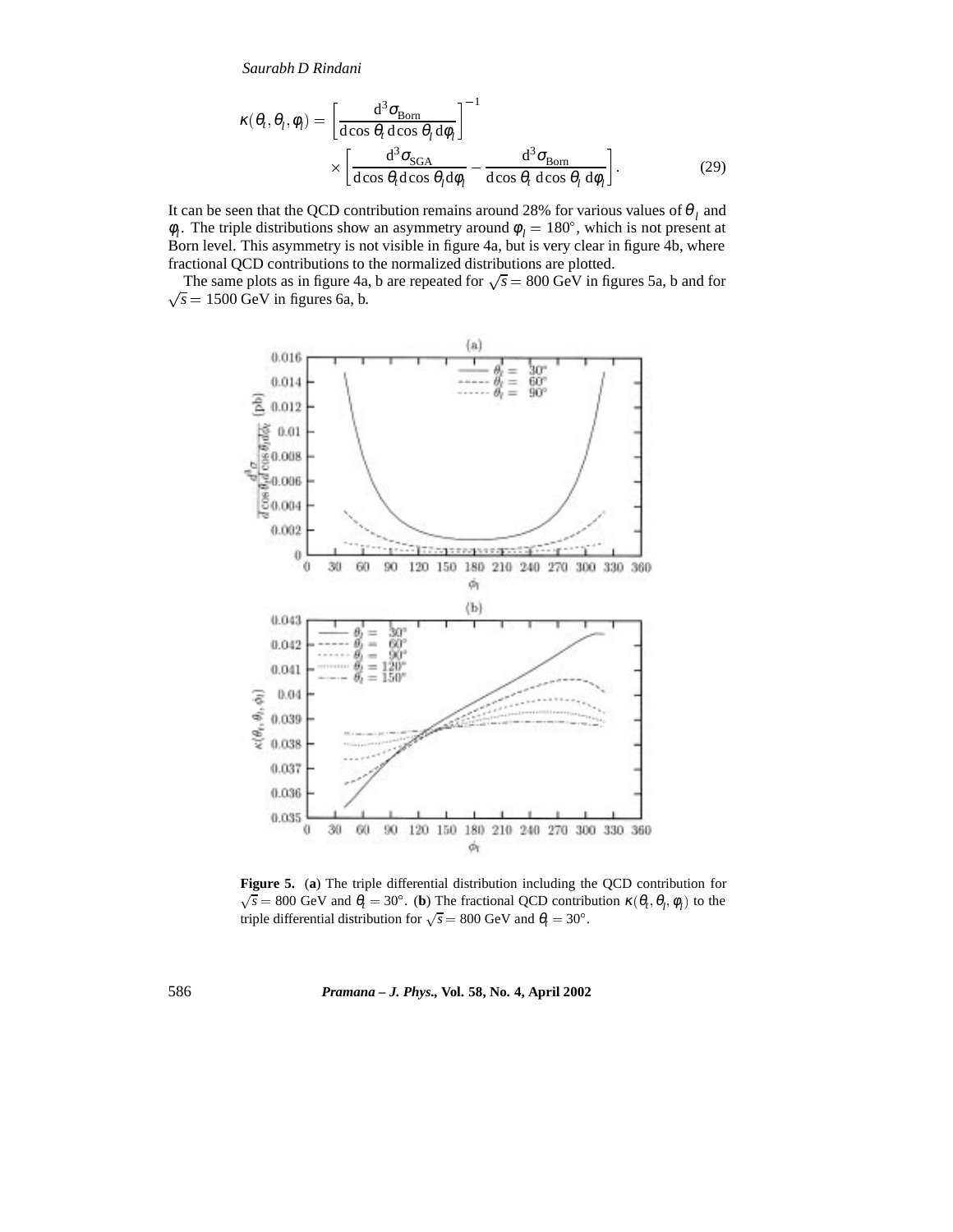

**Figure 6.** (**a**) The triple differential distribution including the QCD contribution for  $\sqrt{s}$  = 1500 GeV and  $\theta_t$  = 30°. (**b**) The fractional QCD contribution  $\kappa(\theta_t, \theta_t, \phi_t)$  to the triple differential distribution for  $\sqrt{s} = 1500 \text{ GeV}$  and  $\theta_t = 30^\circ$ .

We have not shown the plots for other values of  $\theta_t$  because they do not illustrate anything new. We have also not discussed triple distributions for the case of polarized beams for the sake of brevity.

## **4. Conclusions**

To conclude, we have obtained in this paper analytic expressions for angular distributions of leptons from top decay in  $e^+e^- \to t\bar{t}$ , in the  $e^+e^-$  c.m. frame, including QCD corrections to order  $\alpha_s$  in the soft-gluon approximation. The distributions are in a form which can be compared directly with experiment. In particular, the single differential  $\theta_i$  distribution needs neither the reconstruction of the top momentum direction nor the top rest frame. The

*Pramana – J. Phys.,* **Vol. 58, No. 4, April 2002** 587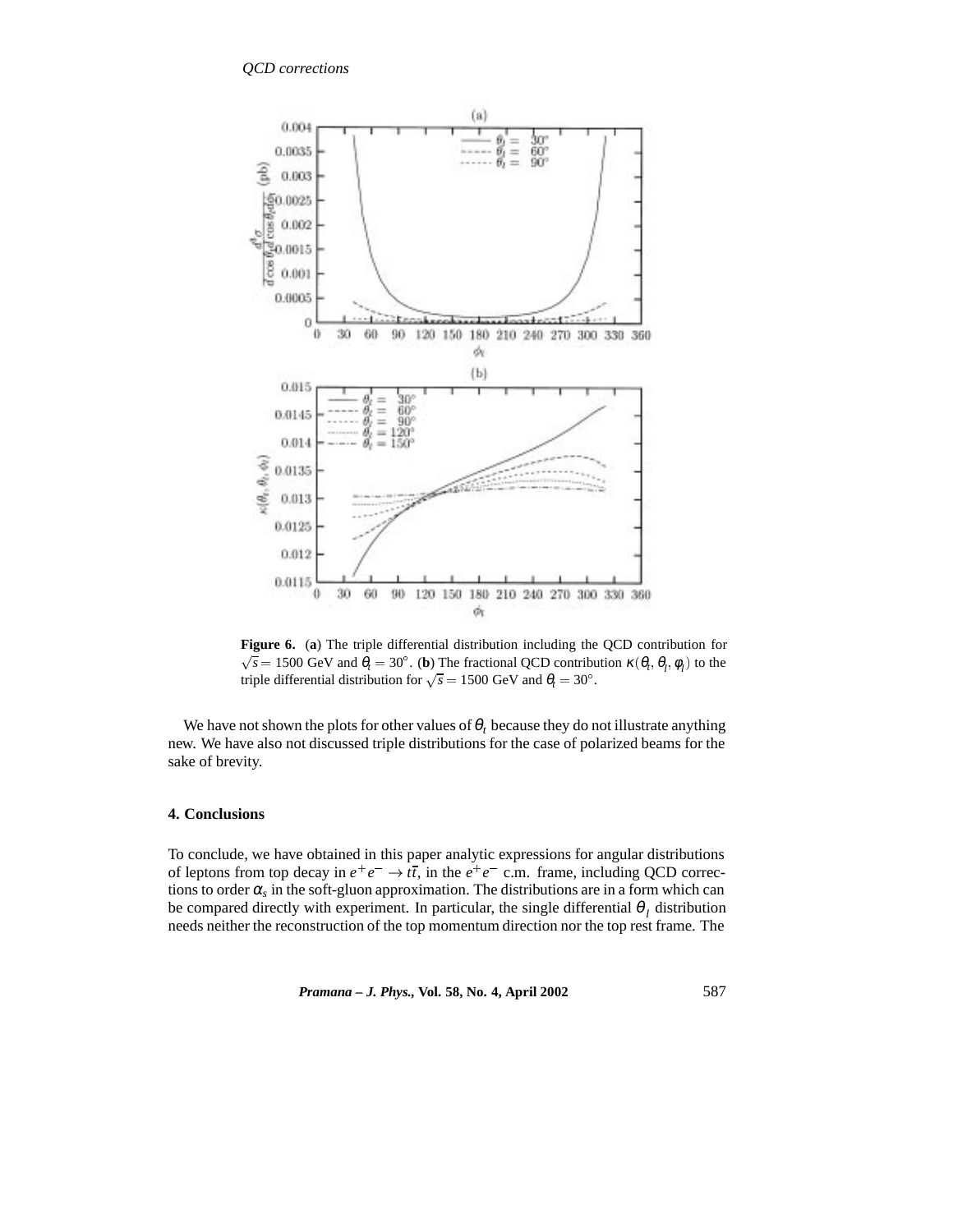triple differential distribution does need the top direction to be reconstructed for the definition of the angles. However, the magnitude of the top momentum need not be determined. In either case the results do not depend on the choice of spin quantization axis.

We find that the  $\theta$ <sub>l</sub> distributions are well described by rescaling the zeroth order distributions by a factor *K* which for  $\sqrt{s} = 400 \text{ GeV}$  is roughly independent of  $\theta_l$ , except for extreme values of  $\theta_l$ , for the case of right-handed polarized electron beam. For other values of  $\sqrt{s}$ , it is a slowly varying function of  $\theta$ <sub>*l*</sub>.

The triple distributions in  $\theta_t$ ,  $\theta_l$  and  $\phi_l$  show an asymmetry about  $\phi_l = 180^\circ$ , which is absent at tree level, and would be a good test of the QCD corrections.

It would be useful to carry out the hard-gluon corrections explicitly and check if the soft-gluon approximation used here gives correct quantitative results.

#### **Acknowledgements**

The author is thankful to Werner Bernreuther, Arnd Brandenburg and V Ravindran for helpful discussions. The author thanks Ravindran also for clarifications regarding the contribution of the imaginary parts of form factors. The author is grateful to Prof. P M Zerwas for the hospitality in the DESY Theory Group, where this work was begun.

#### **References**

- [1] CDF Collaboration: F Abe *et al*, *Phys. Rev. Lett.* **74**, 2626 (1995) D0 Collaboration, S Abachi *et al*, *Phys. Rev. Lett.* **74**, 2632 (1995) [2] D J Miller, Invited talk at Les Rencontres de Physique de la Valle d'Aoste, La Thuile, Italy, February 27–March 4, 2000, hep-ph/0007094 F Richard, J R Schneider, D Trines and A Wagner, hep-ph/0106314 American Linear Collider Working Group: T Abe *et al*, hep-ex/0106043 ACFA Linear Collider Working Group: K Abe *et al*, KEK-REPORT-2001-11, hep-ph/0109166 [3] C R Schmidt and M E Peskin, *Phys. Rev. Lett.* **69**, 410 (1992) D Atwood, A Aeppli and A Soni, *Phys. Rev. Lett.* **69**, 2754 (1992) G L Kane, G A Ladinsky and C-P Yuan, *Phys. Rev.* **D45**, 124 (1992) G Ladinsky, hep-ph/9311342 W Bernreuther, A Brandenburg and P Uwer, *Phys. Lett.* **B368**, 153 (1996) [4] J H Kühn, A Reiter and P M Zerwas, *Nucl. Phys.* **B272**, 560 (1986) M Anselmino, P Kroll and B Pire, *Phys. Lett.* **B167**, 113 (1986) G A Ladinsky and C-P Yuan, *Phys. Rev.* **D49**, 4415 (1994) C-P Yuan, *Phys. Rev.* **D45**, 782 (1992) [5] R Harlander, M Je˙zabek, J H K¨uhn and T Teubner, M Je˙zabek, *Phys. Lett.* **B346**, 137 (1995) R Harlander, M Je˙zabek, J H K¨uhn and M Peter, *Z. Phys.* **C73**, 477 (1997)
- B M Chibisov and M B Voloshin, *Mod. Phys. Lett.* **A13**, 973 (1998) M Je˙zabek, T Nagano and Y Sumino, *Phys. Rev.* **D62**, 014034 (2000) Y Sumino, hep-ph/0007326
- [6] J P Ma and A Brandenburg, *Z. Phys.* **C56**, 97 (1992) A Brandenburg and J P Ma, *Phys. Lett.* **B298**, 211 (1993) P Haberl, O Nachtmann and A Wilch, *Phys. Rev.* **D53**, 4875 (1996) C T Hill and S J Parke, *Phys. Rev.* **D49**, 4454 (1994) S D Rindani and M M Tung, *Phys. Lett.* **B424**, 125 (1998); *Euro. Phys. J.* **C11**, 485 (1999)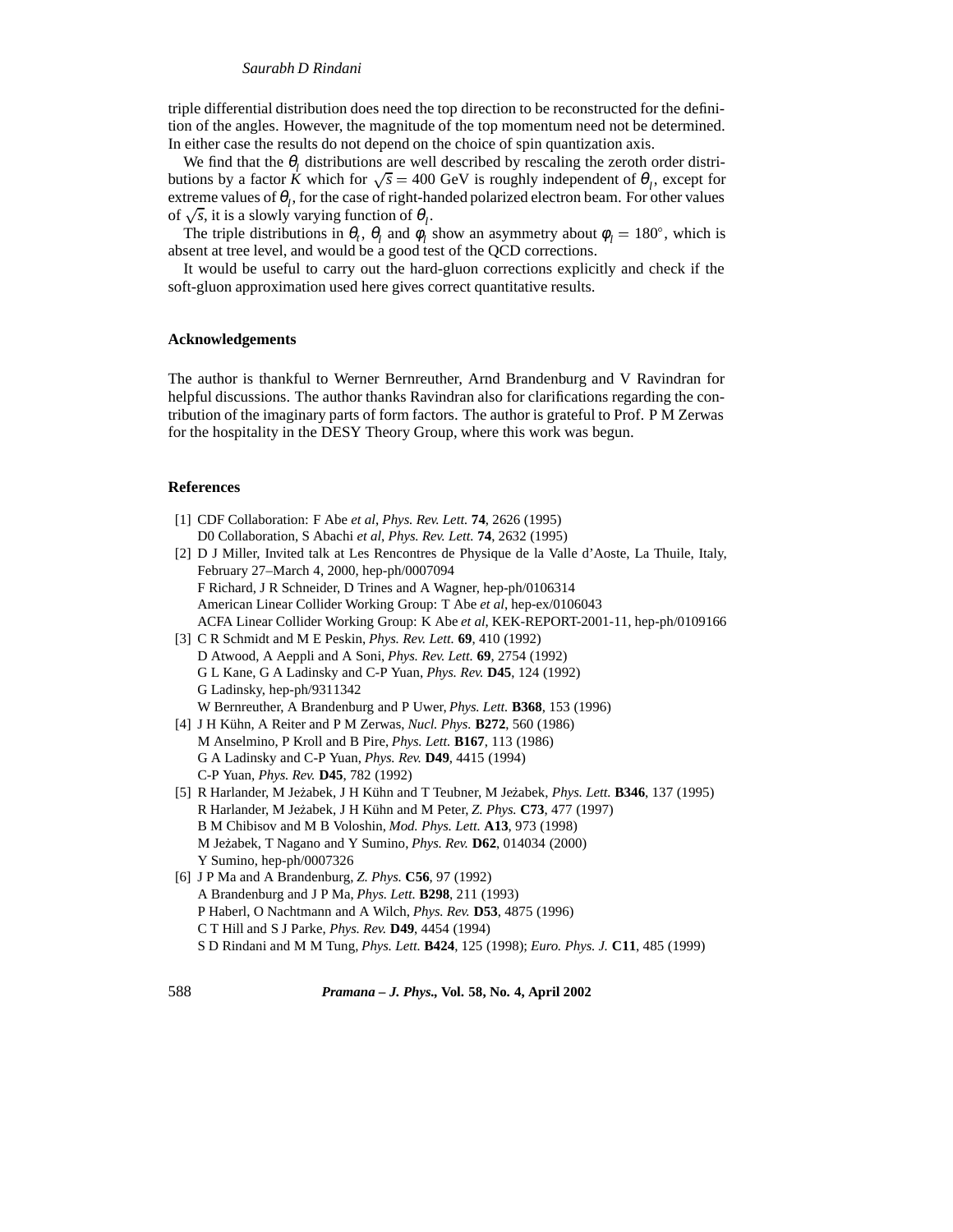B Holdom and T Torma, Toronto preprint UTPT-99-06

- [7] W Bernreuther, J P Ma and T Schröder, *Phys. Lett.* **B297**, 318 (1992) W Bernreuther, O Nachtmann, P Overmann and T Schröder, *Nucl. Phys.* **B388**, 53 (1992); **406**, 516 (1993) (E)
- [8] T Arens and L M Sehgal, *Nucl. Phys.* **B393**, 46 (1993); *Phys. Rev.* **D50**, 4372 (1994)
- [9] D Chang, W-Y Keung and I Phillips, *Nucl. Phys.* **B408**, 286 (1993); **429**, 255 (1994) (E) P Poulose and S D Rindani, *Phys. Lett.* **B349**, 379 (1995)
- [10] P Poulose and S D Rindani, *Phys. Rev.* **D54**, 4326 (1996); **D61**, 119901 (2000) (E); *Phys. Lett.* **B383**, 212 (1996)
- [11] O Terazawa, *Int. J. Mod. Phys.* **A10**, 1953 (1995)
- [12] E Christova and D Draganov, *Phys. Lett.* **B434**, 373 (1998) E Christova, *Int. J. Mod. Phys.* **A14**, 1 (1999)
- [13] B Mele, *Mod. Phys. Lett.* **A9**, 1239 (1994) B Mele and G Altarelli, *Phys. Lett.* **B299**, 345 (1993) Y Akatsu and O Terezawa, *Int. J. Mod. Phys.* **A12**, 2613 (1997)
- [14] B Grzadkowski and Z Hioki, *Nucl. Phys.* **B484**, 17 (1997); *Phys. Lett.* **B391**, 172 (1997); *Phys. Rev.* **D61**, 014013 (2000)
	- L Brzeziński, B Grzadkowski and Z Hioki, *Int. J. Mod. Phys.* A14, 1261 (1999)
- [15] B Grzadkowski and Z Hioki, *Phys. Lett.* **B476**, 87 (2000); *Nucl. Phys.* **B585**, 3 (2000)
- [16] S D Rindani, *Pramana J. Phys.* **54**, 791 (2000)
- [17] A Bartl, E Christova, T Gajdosik and W Majerotto, *Phys. Rev.* **D58**, 074007 (1998); hepph/9803426; *Phys. Rev.* **D59**, 077503 (1999)
- [18] J H Kühn, *Nucl. Phys.* **B237**, 77 (1984) M Je˙zabek and J H K¨uhn, *Phys. Lett.* **B329**, 317 (1994) A Czarnecki, M Je˙zabek and J H K¨uhn, *Nucl. Phys.* **B427**, 3 (1994) K Cheung, *Phys. Rev.* **D55**, 4430 (1997)
- [19] D Atwood, S Bar-Shalom, G Eilam and A Soni, *Phys. Rep.* **C347**, 1 (2001)
- [20] I Bigi and H Krasemann, *Z. Phys.* **C7**, 127 (1981) J K¨uhn, *Acta Phys. Austr. Suppl.* **XXIV**, 203 (1982) I Bigi *et al*, *Phys. Lett.* **B181**, 157 (1986)
- [21] S Parke and Y Shadmi, *Phys. Lett.* **B387**, 199 (1996)
- [22] Y Kiyo, J Kodaira, K Morii, T Nasuno and S Parke, *Nucl. Phys. Proc. Suppl.* **89**, 37 (2000) Y Kiyo, J Kodaira and K Morii, *Euro. Phys. J.* **C18**, 327 (2000)
- [23] G Mahlon and S Parke, *Phys. Rev.* **D53**, 4886 (1996); *Phys. Lett.* **B411**, 173 (1997)
- [24] J H Kühn, A Reiter and P M Zerwas, *Nucl. Phys.* **B272**, 560 (1986)
- [25] J G Körner, A Pilaftsis and M M Tung, *Z. Phys.* **C63**, 615 (1994) S Groote, J G K¨orner and M M Tung, *Z. Phys.* **C70**, 281 (1996) S Groote and J G K¨orner, *Z. Phys.* **C72**, 255 (1996) S Groote, J G K¨orner and M M Tung, *Z. Phys.* **C74**, 615 (1997) H A Olesen and J B Stav, *Phys. Rev.* **D56**, 407 (1997)
- [26] V Ravindran and W L van Nerven, *Phys. Lett.* **B445**, 214 (1998); *Phys. Lett.* **B445**, 206 (1998); *Nucl. Phys.* **B589**, 507 (2000)
- [27] B Lampe, *Euro. Phys. J.* **C8**, 447 (1999)
- [28] A Brandenburg, M Flesch and P Uwer, hep-ph/9911249 M Fischer, S Groote, J G Körner and M C Mauser, hep-ph/0011075, hep-ph/0101322
- [29] J Kodaira, T Nasuno and S Parke, *Phys. Rev.* **D59**, 014023 (1999)
- [30] H X Liu, C S Li and Z J Xiao, *Phys. Lett.* **B458**, 393 (1999)
- [31] B Lampe, hep-ph/9801346
- [32] W Beenakker, F A Berends and A P Chapovsky, *Phys. Lett.* **B454**, 129 (1999)
- [33] S D Rindani, *Phys. Lett.* **B503**, 292 (2001)